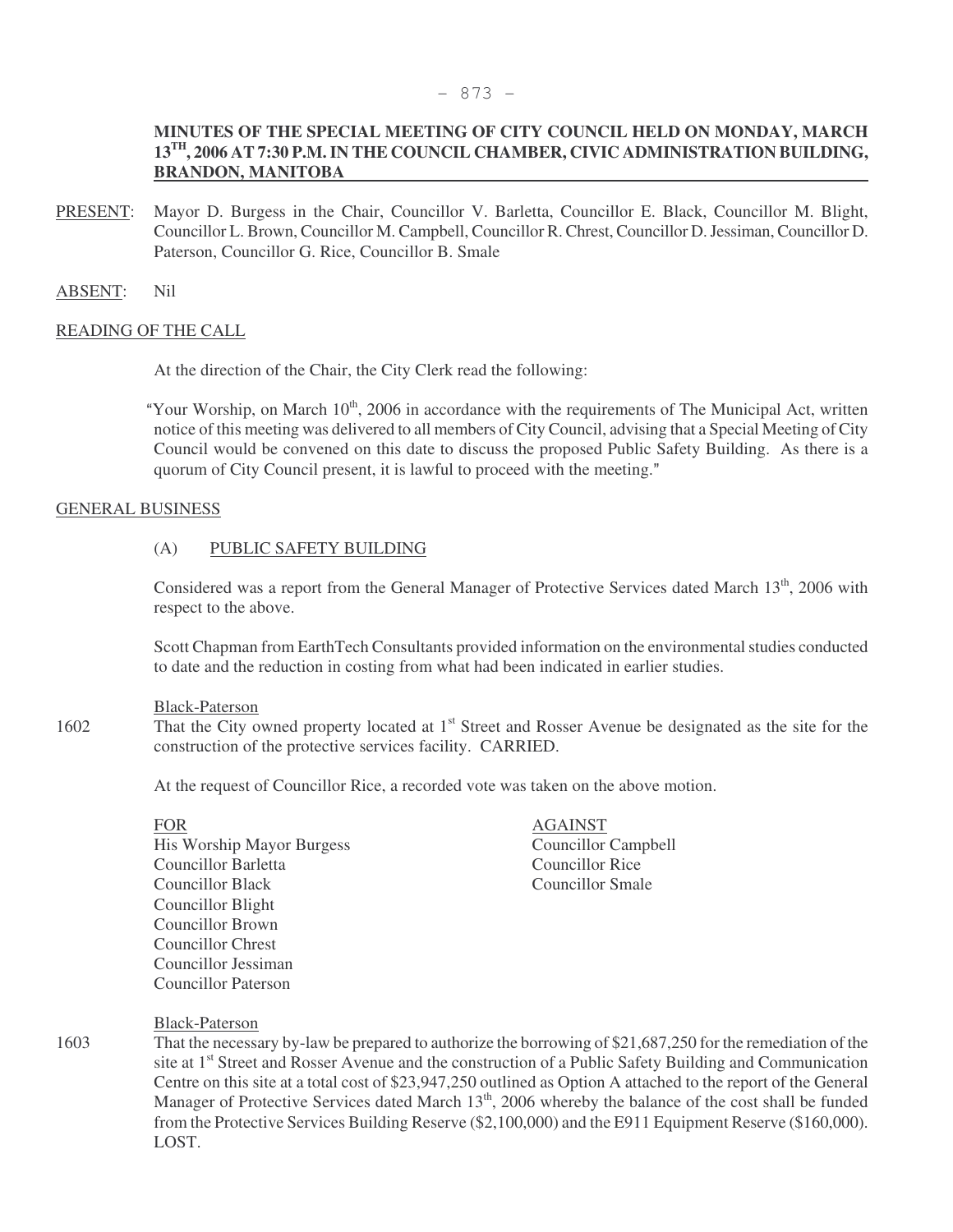At the request of Councillor Paterson, a recorded vote was taken on the above motion

FOR AGAINST Councillor Paterson Councillor Barletta

Councillor Black His Worship Mayor Burgess Councillor Blight Councillor Brown Councillor Campbell Councillor Chrest Councillor Jessiman Councillor Rice Councillor Smale

# Brown-Blight

1604 That the necessary by-law be prepared to authorize the borrowing of \$8,672,000 for the remediation of the site at 1<sup>st</sup> Street and Rosser Avenue and the construction of a new Fire Hall and Communication Centre on this site at a total cost of \$10,932,000 outlined as Option B attached to the report of the General Manager of Protective Services dated March  $13<sup>th</sup>$ , 2006 whereby the balance of the cost shall be funded from the Protective Services Building Reserve (\$2,100,000) and the E911 Equipment Reserve (\$160,000);

> and further, that annual allocations be made to the Protective Services Building Reserve in the following amounts: \$250,000 for the year 2007 and \$500,000 each year thereafter for the purpose of upgrading or replacing the existing main Police Station with said allocations to cease upon said upgrading or replacement. CARRIED AS AMENDED.

At the request of the Chair, a recorded vote was taken on the above motion.

His Worship Mayor Burgess Councillor Paterson Councillor Barletta Councillor Rice Councillor Black Councillor Blight Councillor Brown Councillor Campbell Councillor Chrest Councillor Jessiman Councillor Smale

FOR AGAINST

Prior to voting on the above, the following amendment was introduced.

AMENDMENT Chrest-Smale 1605 That the above motion be amended by deleting the second sub-paragraph in its entirety. CARRIED.

> Prior to voting on the above, it was suggested that Administration review the proposed building design to see if there was any way to redesign the building to have it fully constructed on a clean portion of the site.

> It was further suggested that if the Police building was not going to be constructed on site, the residual property be utilized for green space.